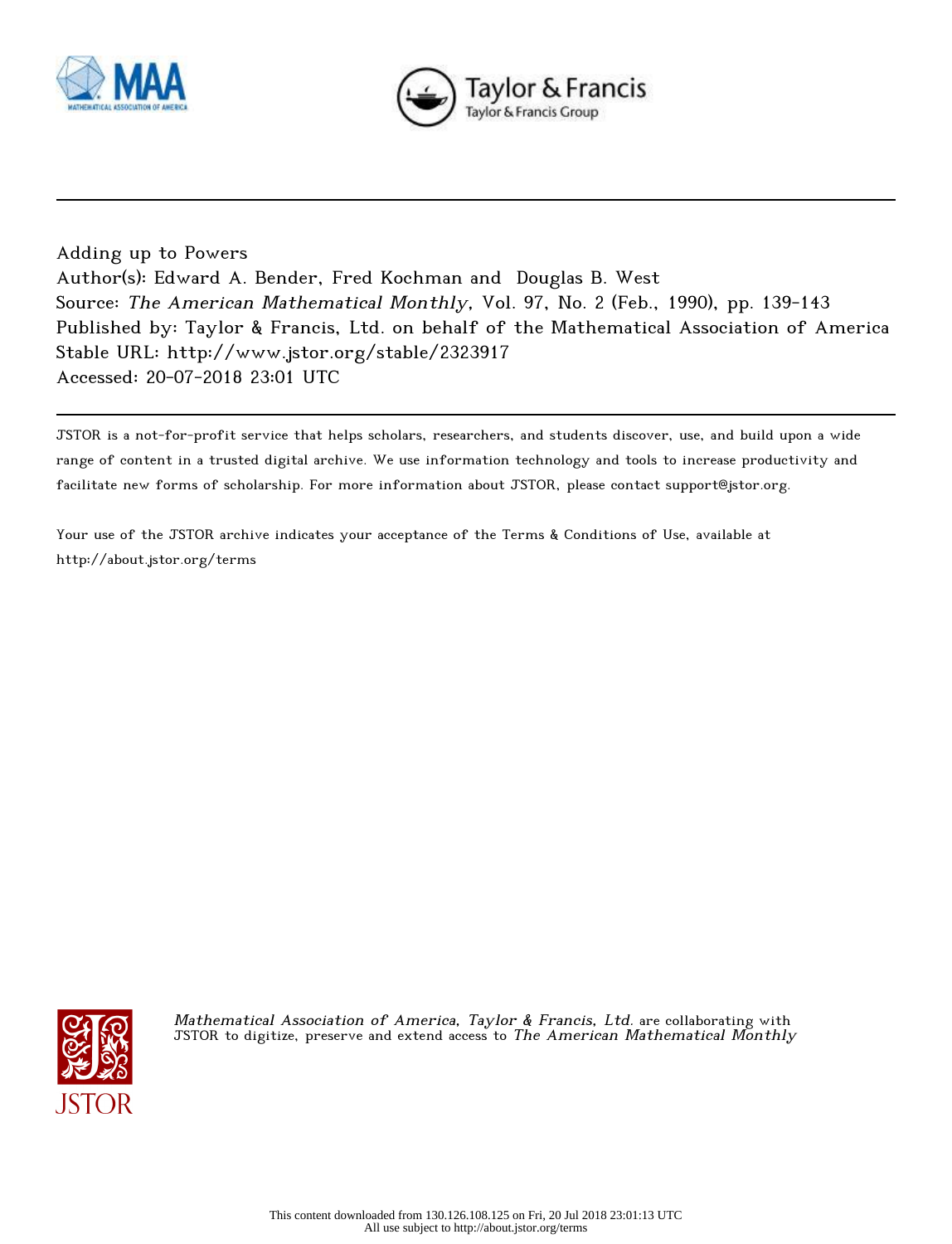**NOTES** 

find this particular version in the literature. I would like to thank Milgram for

pointing out the paper [1] which contains the theorem proved below. The proof in [1] makes use of Gauss' lemma rather than the norm calculation used here.

Let  $\sigma_p$  be a primitive pth root of 1 and set  $K_p = \mathbb{R} \cap \mathbb{Q}(\sigma_p)$ . The element  $1 - \sigma_p$ Let  $\sigma_p$  be a primitive purifold of 1 and set  $\kappa_p = \mathbb{R}$  ( $\pi_p$ ). The element  $1 - \sigma_p$ <br>is prime in  $\mathbb{Q}(\sigma_p)$  with norm p. Let  $\pi_p$  be the norm of  $1 - \sigma_p$  in  $K_p$ . Then<br> $N(\pi_p) = p$  and  $\pi_p = (1 - \sigma_p)(1 - \sigma_p^{-1}) = 2 - \sigma_p - \sigma_p^{$ so we have proved the following result.

THEOREM.  $N(\pi_p - \pi_q) = (p/q)$  for odd primes p and q.

Interchanging  $p$  and  $q$  now gives quadratic reciprocity.

COROLLARY.  $(p/q)(q/p) = (-1)^{(p-1)(q-1)/4}$  for odd primes p and q.

When  $q = 2$ , we can consider instead  $\tau = 2 - \pi_p = \sigma_p + \sigma_p^{-1}$  in  $K_p$ . The same argument gives  $N(\tau) = (2/p)$  but switching p and 2 is useless. Instead consider  $f_n = x^n + \cdots + 1 + \cdots + x^{-n} = g_n(z)$  where  $z = x + x^{-1}$ . Then  $zg_n(z) =$  $g_{n-1}(z) + g_{n+1}(z)$  so  $g_{n+1}(0) = -g_{n-1}(0)$  showing that  $g_n(0) = 1$  for  $n \equiv 0, 1$ <br>mod 4 and  $g_n(0) = -1$  otherwise. Since  $g_n$  is the minimal polynomial of  $\tau$  for  $n = (p-1)/2$ , we see that  $(2/p) = N(\tau) = (-1)^n g_n(0) = (-1)^{(p^2-1)/8}$ quired.

## **REFERENCES**

- 1. M. Gerstenhaber, The 152-nd proof of the law of quadratic reciprocity, this MONTHLY, 70 (1963) 397-398.
- 2. R. J. Milgram, Odd index subgroups of units in cyclotomic fields and applications, Springer Lecture Notes 854, 1980, pp. 269-298.

## **Adding up to Powers**

EDWARD A. BENDER Department of Mathematics, University of California-San Diego, La Jolla, CA 92093

> FRED KOCHMAN Institute for Defense Analyses, Princeton, NJ 08540

DOUGLAS B. WEST Department of Mathematics, University of Illinois, Urbana, IL 61801

Here is a short combinatorial proof that a somewhat mysterious way of generating the  $k$ th powers of the natural numbers actually works. It generalizes the well-known fact that the sum of the first *n* odd numbers is  $n^2$ . The proof makes a nice presentation in an introductory combinatorics course. It uses recurrence relations, proof by 1-1 correspondence, and counting of lattice paths in a problem that students are likely to find appealing.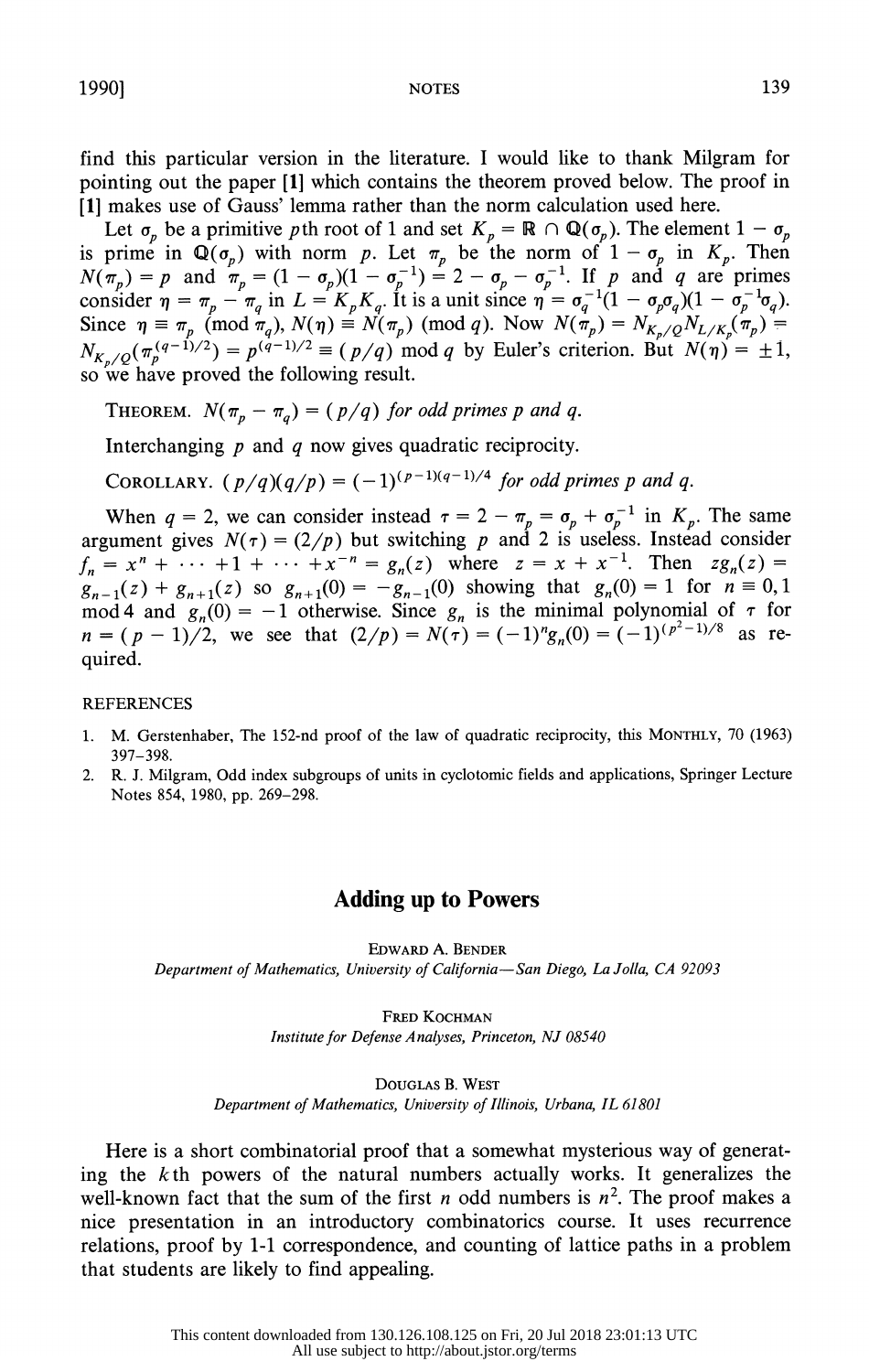After discussing the  $k$ th powers, we will discuss a generalization of this proce dure. We can still explain the resulting numbers as values of polynomials. We will see, however, that generating the  $k$  th powers is a very special case.

 1. Generating the Perfect Powers. The procedure is as follows. Begin by writing down the natural numbers in sequence, calling this row 1. Next, strike out every  $k$  th term. Take partial sums of the surviving sequence to generate row 2. In general, generate row  $j + 1$  from row j by striking out every  $k + 1 - j$ th term and taking partial sums of the surviving sequence. The claim is that row  $k$  consists of precisely the  $k$ th powers of the natural numbers, in sequence. The procedure is illustrated below for  $k = 4$ . Note that the successive deletions make the numbers appear in wedges; a number is in wedge  $n$  if the first deletion to its right is the  $n$ th deletion in that row.

|  |  |         |  |  |  | 1 2 3 4 5 6 7 8 9 10 11 12 13 14 15 16 17 18 19 20 |  |     |  |  |
|--|--|---------|--|--|--|----------------------------------------------------|--|-----|--|--|
|  |  |         |  |  |  | 1 3 6 11 17 24 33 43 54 67 81 96 113 131 150       |  |     |  |  |
|  |  |         |  |  |  | 1 4 15 32 65 108 175 256 369 500                   |  |     |  |  |
|  |  | 1 16 81 |  |  |  | 256                                                |  | 625 |  |  |
|  |  |         |  |  |  |                                                    |  |     |  |  |

 The numbers in the major diagonal of each wedge have a recognizable form. Let  $a_{j,n}$  be the number in row j of the nth major diagonal. Then in fact  $a_{j,n} = n^{j} \binom{k}{j}$ . We prove this by showing that the  $a_{j,n}$  and the numbers  $b_{j,n} = n^{j} \binom{k}{j}$  satisfy the same recurrence. First we study the  $b_{i,n}$ .

LEMMA 1. The values 
$$
b_{j,n} = n^{j} {k \choose j}
$$
 satisfy the recurrence  $b_{j,n} = \sum_{i=1}^{j} {k-i \choose j-i} b_{i,n-1}$ .

*Proof.* Consider the sequences formed from the integers  $\{0, \ldots, n\}$ . Let  $S_{k, j}$  be the sequences that have k terms, of which  $j$  are nonzero. Both sides of the claimed equality count  $S_{k, j}$ . To show  $|S_{k, j}| = n^{j} {k \choose j}$ , simply choose the positions for the non-zero entries and fill them in. To show the sum also counts  $S_{k,j}$ , partition  $S_{k,j}$  by the number of positions containing terms greater than 1. This number may be anywhere from 0 to j; if it is i, the positions of terms exceeding 1 can be chosen in  $\binom{k}{k}$ ways, the positions can be filled in  $(n - 1)^i$  ways, and the  $j - i$  1's can be placed in  $\binom{k-i}{j-i}$  ways.

 $\begin{bmatrix} 1 \end{bmatrix}$  ways.<br>To prove the desired theorem, we need only verify the initial conditions and show To prove the desired theorem, we need only verify the initial conditions and show<br>that the  $a_{j,n}$  satisfy the same recurrence. First, we need a row corresponding to<br> $i = 0$ . So add a 0th row to the display, consisting ent that the  $a_{j,n}$  satisfy the same recurrence. First, we need a row corresponding to  $j = 0$ . So, add a 0th row to the display, consisting entirely of 1's. In particular,  $j = 0$ . So, add a 0th row to the display, consisting entirely of 1's. In particular,  $a_{0,n} = 1$ . The wedge  $n = 0$  is entirely 0 except  $a_{0,0} = 1$ .<br>THEOREM 1.  $a_{i,n} = n^{j} {k \choose k}$ .

THEOREM 1.  $a_{j,n} = n^{j}$ . **Proof.** The proof is by induction; we have already verified the basis. We need only show  $a_{j,n} = \sum_{i=0}^{j} {k-i \choose j-i} a_{i,n-1}$  for  $n \ge 1$ . Note that every entry in the display is the sum of the ontry is left and the entry s only show  $a_{j,n} = \sum_{i=0}^{j} {k-i \choose j-i} a_{i,n-1}$  for  $n \ge 1$ . Note that every entry in the display is<br>the sum of the entry to its left and the entry above it. If we imagine an  $a - 1$ th row the sum of the entry to its left and the entry above it. If we imagine an  $a - 1$ th row consisting of 0's, this means every  $a_{i,n}$  can be broken down into contributions from entries in the main diagonal of the  $n - 1$ st wedge. We need only determine how entries in the main diagonal of the  $n-1$ st wedge. We need only determine how<br>many times each  $a_{i,n-1}$  contributes to each  $a_{j,n}$ . This is precisely the number of<br>paths from  $a_{i}$  that always move rightward or downward many times each  $a_{i,n-1}$  contributes to each  $a_{j,n}$ . This is precisely the number of paths from  $a_{i,n-1}$  to  $a_{j,n}$  that always move rightward or downward at each step.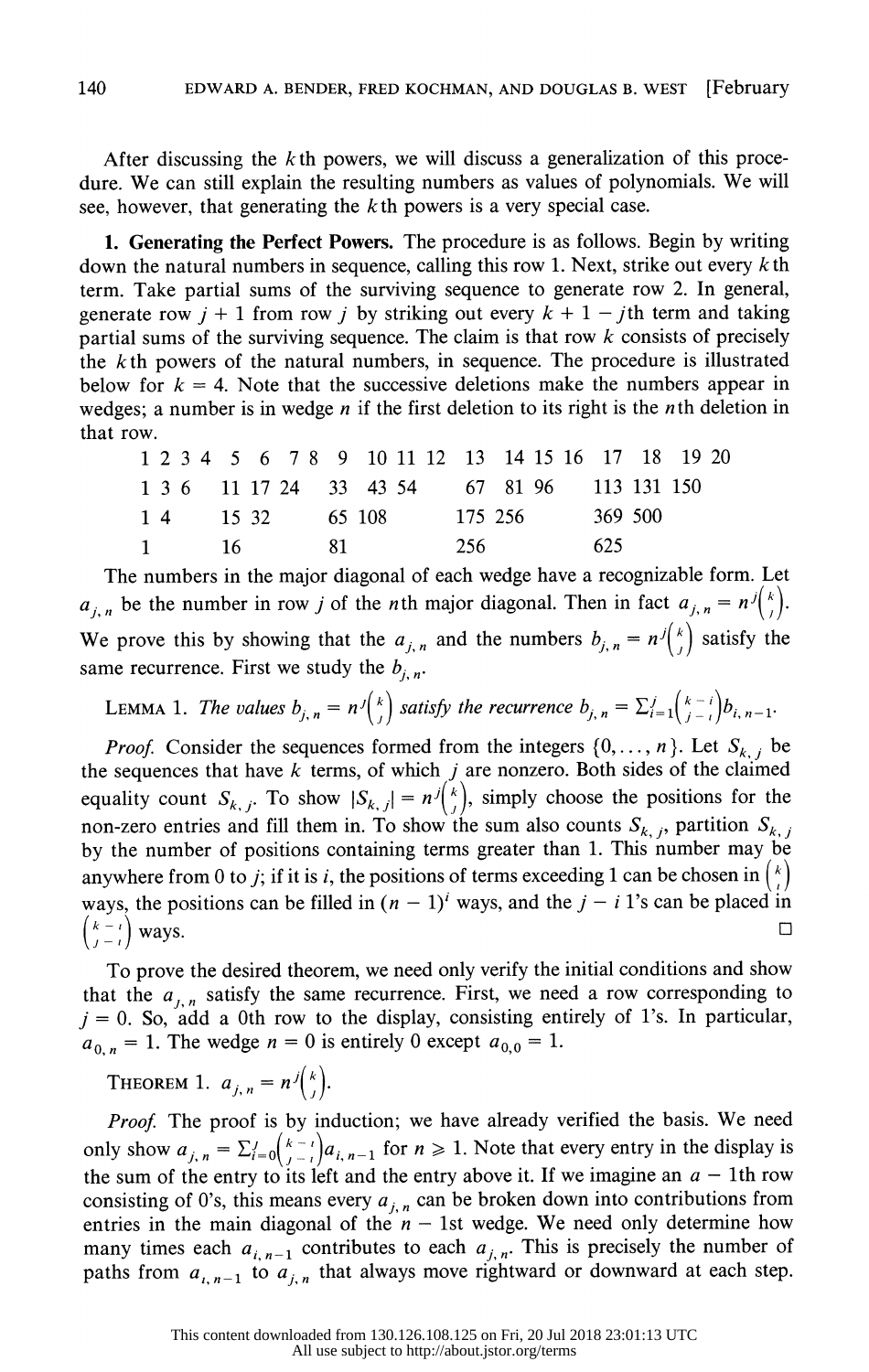Due to the deletions in each row, there is no element below  $a_{i, n-1}$ , so every path from  $a_{i,n-1}$  must take its first step to the right. From there, the paths to  $a_{i,n}$  are precisely the lattice paths counted by the appropriate binomial coefficients. These paths enter the *n*th wedge in the *i*th diagonal, and they end at the  $k$ th diagonal, so the total number of steps is  $k - i$ . The number of steps downward is  $j - i$ , so the correct coefficient is indeed  $\binom{k-i}{k-j}$ . (In fact, more generally, the *j*th entry in the *l*th diagonal of the *n*th wedge is  $\sum_{i=0}^{j} {l-i \choose j-i} n^{j} {k \choose j}$ .)  $\Box$ 

In particular,  $a_{k,n} = n^k$ , as desired.

 2. A Generalization. The procedure generating the powers can be generalized to yield other polynomials. As before, begin with row 0 having a 0 in position 0 and l's thereafter. At row j, choose a modulus  $m_i$  and a remainder  $r_i$  with  $1 \le r_i \le m_i$ . Create row  $j + 1$  by 1) deleting from row j the entries  $r_j + s m_j$  for  $s \ge 0$ , and 2) computing partial sums of what remains. We call this the addition procedure. Row I is always the natural numbers, so we don't bother to specify  $m_0$ ,  $r_0$ . To generate the powers of the natural numbers, we used the addition procedure with  $m_i = k + 1 - j$ and  $r_j = m_j$ . We claim that, for any choice of  $\{m_j\}$  and  $\{r_j\}$ , the sequence arising at each row consists of the values of a finite number of polynomials, evaluated at consecutive integers. To prove this, we first review elementary facts about polynomi als and binomial coefficients.

LEMMA 2. Any polynomial  $p(n)$  of degree j has a unique expression as a linear combination of  $\binom{n}{0}, \ldots, \binom{n}{k}$ .

*Proof.* If the leading coefficient of  $p(n)$  is c, let the coefficient of  $\binom{n}{i}$  be j!c and apply induction.  $\Box$ 

LEMMA 3. If  $a, b$  are constants and  $p$  is a polynomial of degree j with leading coefficient c, then  $\sum_{s=0}^{t} p(as + b)$  is a polynomial in t of degree j + 1 with leading coefficient ca<sup>j</sup>/(j + 1).

*Proof.* The expression  $p(as + b)$  is a polynomial of degree j in s. Using the preceding lemma (and its proof), we express it as  $\sum_{i=0}^{j}c_i\binom{s}{i}$ , with  $c_j = ca^j j!$ . By interchanging the order of summation and applying the fundamental combinatorial identity  $\Sigma_{s=0}^{t}$  ( $\zeta_{s}^{t}$ ) =  $\binom{t+1}{t+1}$ , the desired sum becomes  $\Sigma_{t=0}^{t}c_{t}$  ( $\zeta_{t+1}^{t+1}$ ). This is a polynomial in t of degree  $j + 1$ , with leading coefficient  $c_j/(j + 1)! = ca^j/(j + 1)$ .  $\Box$ 

We say that a sequence  $b_1, \ldots$  is a *polynomial sequence of degree* k if  $b_i = p(i)$ for  $1 \le i \le n$  for some polynomial p of degree k.

THEOREM 2. Let  $\{(r_j, m_j)\}\$  be an instance of the addition procedure. For each j, there is a modulus  $M_j$  such that the congruence classes of positions mod  $M_j$  partition row j into polynomial subsequences of degree j. Furthermore, the leading coefficients of these polynomials are equal and depend only on  $(m_1, \ldots, m_i)$ .

*Proof.* We prove this by induction on j; for  $j = 1$  we may choose  $M_1 = 1$  and the polynomial  $p(i) = i$ .

Consider  $j \ge 1$ , and suppose the claim holds for row j with polynomials  $p_0, \ldots, p_{M, -1}$  having leading coefficients c. Let  $f_i$  denote the *i*th element of row  $j + 1$ . Let  $a = \text{lcm}(M_i, m_i)$ , and define  $M_{i+1} = a(1 - 1/m_i)$ . Fix an integer r with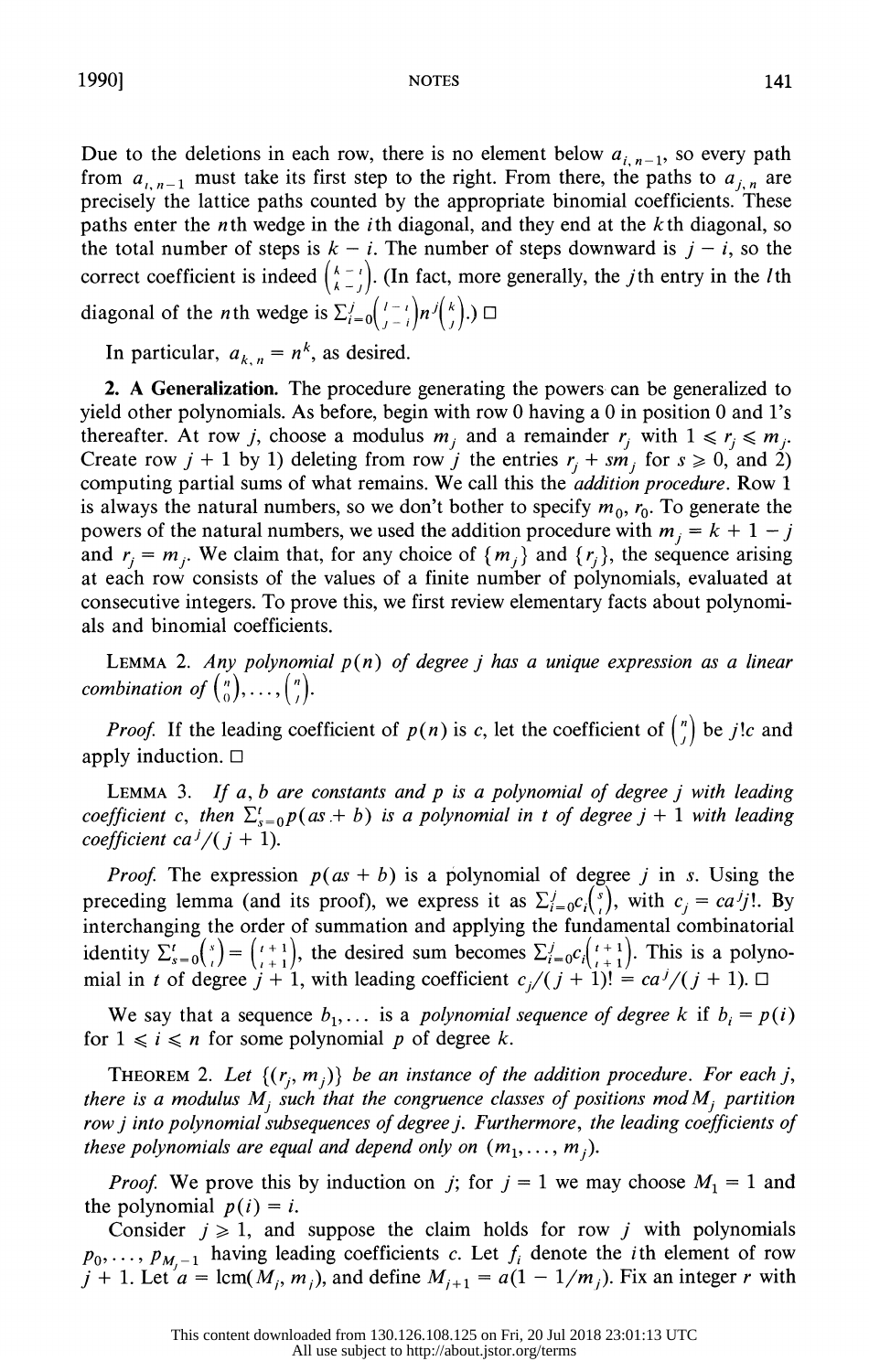$0 \le r \le M_i$ , and consider the subsequence  $g_s = f_{sM_i+r}$ . The difference  $g_{s+1} - g_s$  is composed of contributions from the polynomials  $\{p_l\}$ . The choice of  $M_{i+1}$  accounts for the deletions from row j so that the pattern of contributions to  $g_{s+1} - g_s$ from elements explained by a given  $p_i$  is the same for each value of s. Each polynomial  $p_i$  contributes a consecutive segment of its values, except that gaps arise due to deletions from row j. In particular, the contribution from  $p_i$  has the form  $\sum_{i=1}^d p_i(n + \alpha_i)$ , where  $d \le a/M_i$ , the  $\alpha_i$ 's are d of the first  $a/M_i$  natural numbers, and the omissions depend only on  $r$  and  $l$ . For any value of  $n$ , this is the sum of  $d$ *j*th-degree polynomials in *n*. Hence it also has degree *j*, and it has leading coefficient dc.

The value of *n* used in this polynomial to compute the contribution of  $p_i$  to  $g_{s+1} - g_s$  is  $(a/M_i)s + \lfloor r/M_i \rfloor$ . The contribution to  $g_t - g_0$  from  $p_i$  is thus a partial sum of equally-spaced terms from a polynomial sequence of degree j. By the lemma, the sum is a polynomial in t of degree  $j + 1$ , with leading coefficient  $dc(a/M_i)/(j + 1)$ . Finally, we collect the contributions to g, from all  $p_i$  and add the constant  $g_0 = f_r$  to express  $g_s$  as a polynomial in s of degree  $j + 1$ . The leading coefficient is  $c(a/M_i)^{j}/(j+1)$  times the sum of the values d associated with the various  $p_i$ 's. This sum is always  $M_{i+1}$ , because it equals the number of elements of row *j* added in to increase  $g_s$  to  $g_{s+1}$ . This completes the induction.  $\Box$ 

With  $M_1 = 1$  and  $M_{j+1} = \text{lcm}(M_j, m_j) \cdot (m_j - 1)/m_j$  as in the proof, we conclude that the leading coefficient for the polynomials explaining row  $j$  is  $(1/j!) \prod_{i=1}^{j-1} M_{i+1}(\text{lcm}(M_i, m_i)/M_i)^i$ .

 3. Additions and Differences. In the special case considered in Section 1, the polynomial  $b_j(n) = \binom{k}{i}n^j$  is precisely the polynomial generated by the above procedure for row j when  $m_j = r_j = k + 1 - j$  for  $j = 1, ..., k$ .

As another example, consider the addition procedure with  $m_1 = 3$ ,  $r_1 = 2$ ,  $m_2 = 5$ ,  $r_2 = 3$ . The first three rows of the resulting display are

|  |  |  |  |  |  |  |  | 0 1 2 3 4 5 6 7 8 9 10 11 12 13 14 15 16 17                                                                      |
|--|--|--|--|--|--|--|--|------------------------------------------------------------------------------------------------------------------|
|  |  |  |  |  |  |  |  | $0 \quad 1 \quad 4 \quad 8 \quad 14 \quad 21 \quad 30 \quad 40 \quad 52 \quad 65 \quad 80 \quad 96 \quad \ldots$ |
|  |  |  |  |  |  |  |  | $0 \quad 1 \qquad 5 \qquad 19 \quad 40 \qquad 70 \quad 110 \qquad 175 \qquad 255 \quad 351 \qquad \dots$         |

Taking the polynomial  $n$  for row 1, the two polynomials obtained for row 2 are  $6\binom{n}{2}$  + 4n = 3n<sup>2</sup> + n and  $6\binom{n}{2}$  + 7n + 1 = 3n<sup>2</sup> + 4n + 1. In passing from row 2 to row 3, the pattern of deletions versus usage of polynomials repeats after 8 surviving terms of row 3, because  $8 = \text{lcm}(2, 5) \cdot (4/5)$ . Thus eight polynomials suffice to explain the elements of row 3; the first two are  $1200\binom{n}{3} + 1300\binom{n}{2} + 255n$ and  $1200\binom{n}{3} + 1450\binom{n}{2} + 350n + 1$ .

 Note that we expressed these polynomials in terms of binomial coefficients. Once we know which values are covered by one of these polynomials, we can obtain the full polynomial quickly from  $j + 1$  elements of row j by using the method of repeated differencing. Take the first  $j + 1$  values of one congruence class mod  $M<sub>i</sub>$ , the first of which will be the value of the desired polynomial at  $n = 0$ . Take the differences of consecutive values to get a sequence of  $j$  values. Continue this differencing to produce successively shorter sequences, the  $j + 1$ th sequence having only a single value. Let  $c_0, \ldots, c_j$  denote the initial values in these  $j + 1$  successive difference sequences. It is easily proved by induction that the  $t$ th difference